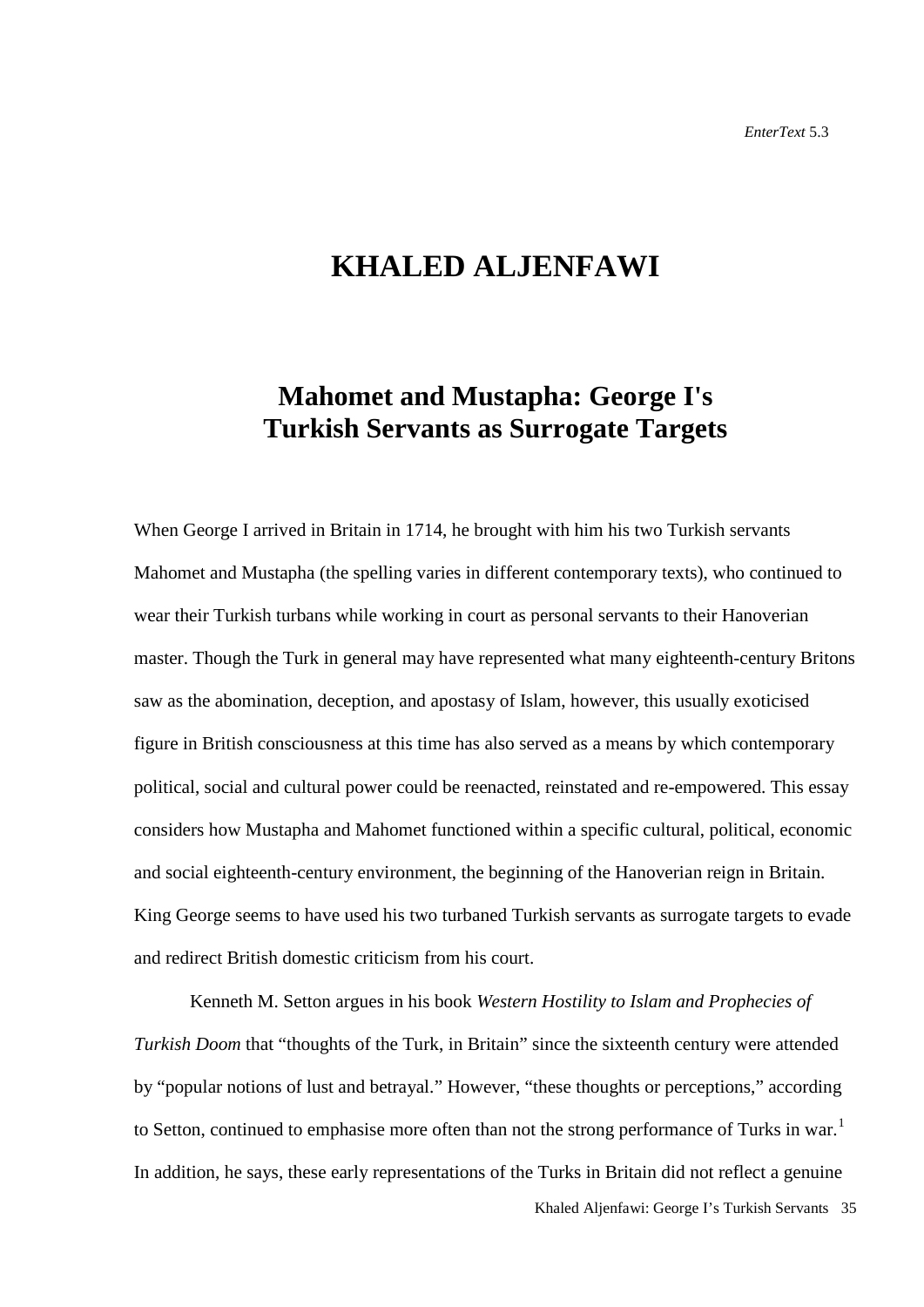belief in the inferiority of the Turks as human beings, and though they deployed negative stereotypes about the Turks, such representations were clearly marked as exaggerated caricatures, and mixed with an attitude of grudging admiration: they were mostly "solace to the popular [British] mind."[2](#page-18-0) These thoughts about Turks took such forms as a symbolic "Turk's head [which was] employed as an archery butt, and one might practice by 'shooting at the Turke."<sup>[3](#page-18-1)</sup> In fact, the general anti-Muslim feeling in Britain, as Setton implies, was less antagonistic than in the case of the Spanish, the Italians, and the Austrians—Catholics—who were hated by the British Protestant upper bourgeoisie. These upper bourgeois, according to Setton, were able to restrain their hostility to Islam, and even gain no small commercial advantage for England and Holland by trading with the Turks. [4](#page-18-2) Thus, the image of the Muslim Other for many early modern Britons seems to have fluctuated from a traditional and stereotypical anti-Christian figure to, on occasions, an economic partner.

Setton's discussion of the representations of Turks in early modern Britain is interesting in that he provides us with an intriguing perspective revolving around the fact that Britons did not seem to have completely considered Turks as arch-enemies of their faith, as was the case with the Catholic Italians, Spanish, and Austrians. However, I would argue that this relatively positive perception of the Muslim Other in Britain continued only toward the mid-eighteenth century, when it seems to have changed. It is only when the Turk apparently became during the first Hanoverian reign a surrogate target of criticism for various cultural, social, economic and political domestic British problems that the contemporary British perceptual paradigm shifted somewhat toward representing the Turk as a morally corrupt agent in the larger British context. In other words, it is not until George I initiates, whether consciously or not, his peculiar positioning of Mustapha and Mahomet as buffer-zones against domestic British criticism, that the Turkish figure gains more negative associations in eighteenth-century British consciousness.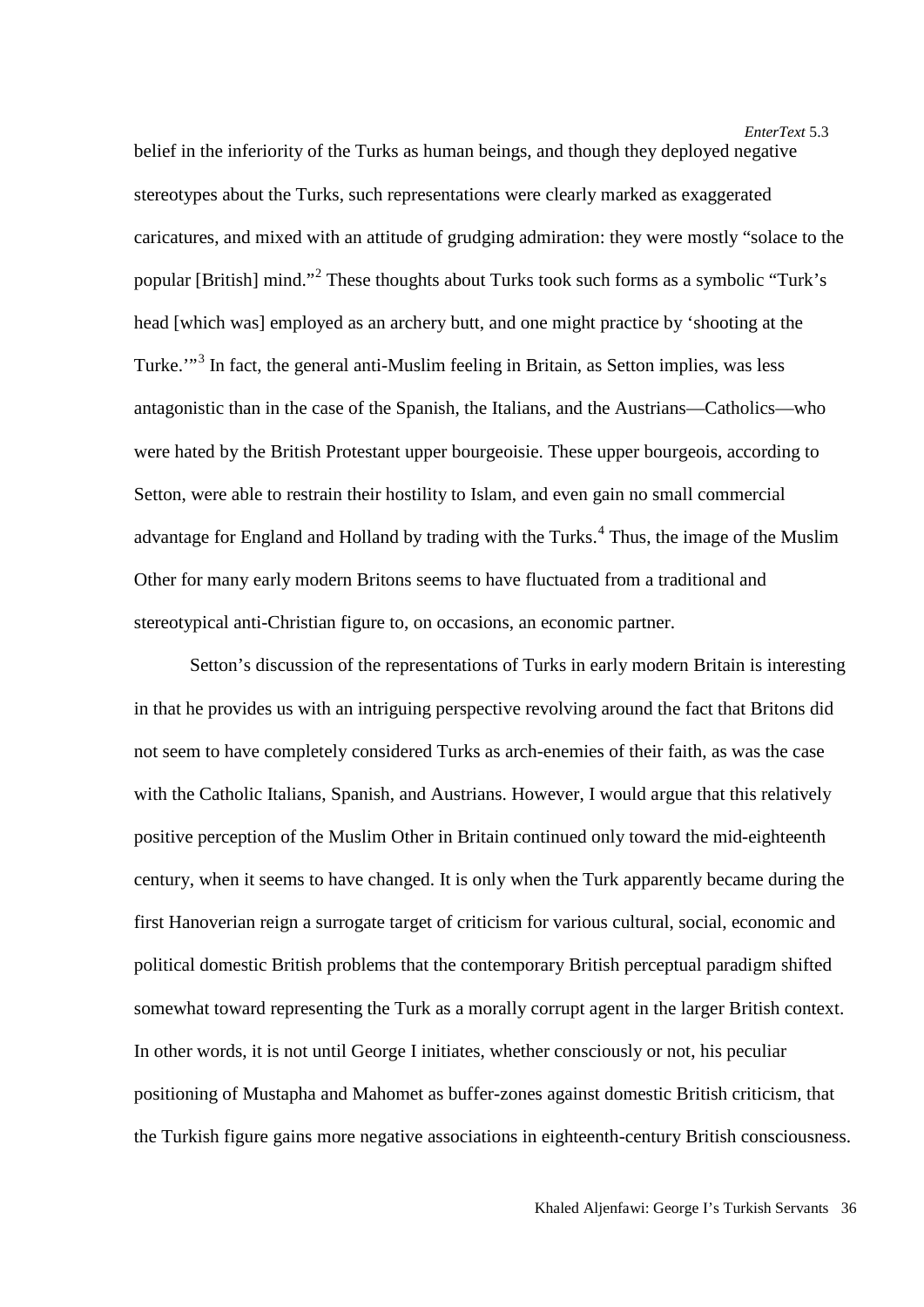However, some caution is necessary at this stage of the argument in order to point out the real position of these two Turkish servants in the court. The roles of Mahomet and Mustapha in the first Hanoverian court should not be blown out of proportion by claiming, for example, that their impact on contemporary British politics was highly significant and concrete. Therefore, it is important to point out that in this article I am only trying to underline the controversial nature of their role, and to argue that both of these Turkish valets can be considered part of a larger predictable process of deflection of criticism directed toward the court, whether from contemporary political circles, periodicals, pamphlets or otherwise. Mahomet and Mustapha, to some contemporary political observers and players, like the Tories who were considered by their opponents, the Whigs, as Jacobites, might have had no significance at all apart from being considered exotic valets wearing Turkish turbans for a German-speaking British king. As is argued below, however, Mahomet and Mustapha either fortunately or unfortunately were caught unawares, perhaps, within a contemporary machinery of eighteenth-century British political intrigue.

This shift in the perception of the Turkish figure in contemporary eighteenth-century British popular consciousness relates specifically to the impact of the new Hanoverian court on the larger British social, political and cultural context. As a case in point, George of Hanover, King of Britain (1714-1726), arguably the first real constitutional monarch in Britain, was invited by the British parliament in 1714 to sit on the throne after the death of Anne:

When George in pudding times came o'er and moderate men looked big, Sir, My politics I changed once more and so became a Whig, Sir.<sup>[5](#page-18-3)</sup>

The Vicar of Bray was alluding to the arrival of George I. Indeed, when he came to Britain in 1714, the "harvests were generally good, population growth was very slow, [the] political establishment was developing toward a stable configuration of the different political powers,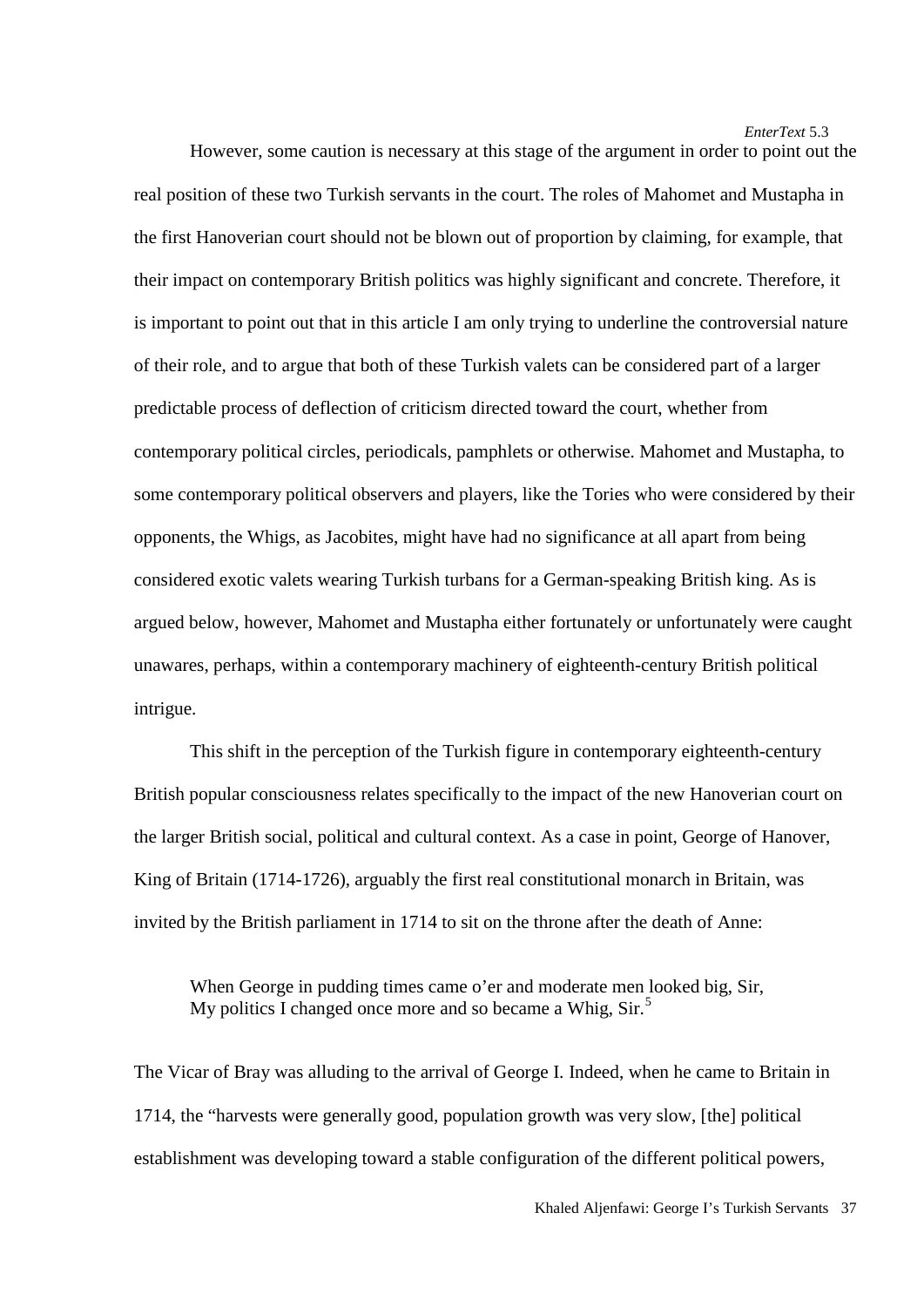especially after the nation succeeded in averting a new civil war after the dethroning of James II in 1688. In fact, an increasing number of British political forces, like Whigs or Tories, came to admire and feel secure with 'the Glorious Constitution.'"<sup>[6](#page-19-0)</sup>

However, this optimistic image of the British scene upon George's arrival did not continue. The new king tended to be indifferent towards politics, and, being unable or unwilling to learn to speak English properly, gradually withdrew from direct involvement in it. In fact, the languages used in court became mainly German and French, with little English. In addition, this lack of proficiency in English seems to have distanced the new king from his English courtiers and the public in general. In other words, the prominence of French and German as the languages of communication with the new king seems to have become part of a public-relations buffer-zone, where the King could be approached only by his own old Hanoverian courtiers and perhaps some English courtiers and politicians who spoke French or German. Robert Walpole's deficiency in French, for example, seems to have created a degree of alienation between the monarch and the future prime minister. George I was more engaged with his role as Hanoverian Elector, which he continued to maintain all through his reign as King of Great Britain. In addition, there is also another side of the story of the new king's position in Britain.<sup>[7](#page-19-1)</sup> In fact, many contemporary Britons did not really accept him as the legitimate heir. Called by many of his new subjects "King Log" and "that corpulent oaf," and facing an accelerating hostility from his new people, George I increasingly left Sir Robert Walpole in full control of the political arena, "undisputed."[8](#page-19-2)

Khaled Aljenfawi: George I's Turkish Servants 38 George of Hanover naturally attracted the hatred of James the Pretender's supporters in Britain. In his "Protest of King James III and VIII against the claims of the House of Hanover" (29 August 1714), an open letter addressed to the people, James Francis Edward Stuart (1688- 1766) or "the Old Pretender" (elder son of the deposed James II) describes George as a "stranger," a prince "who is a foreigner," whose only support in Britain comes from other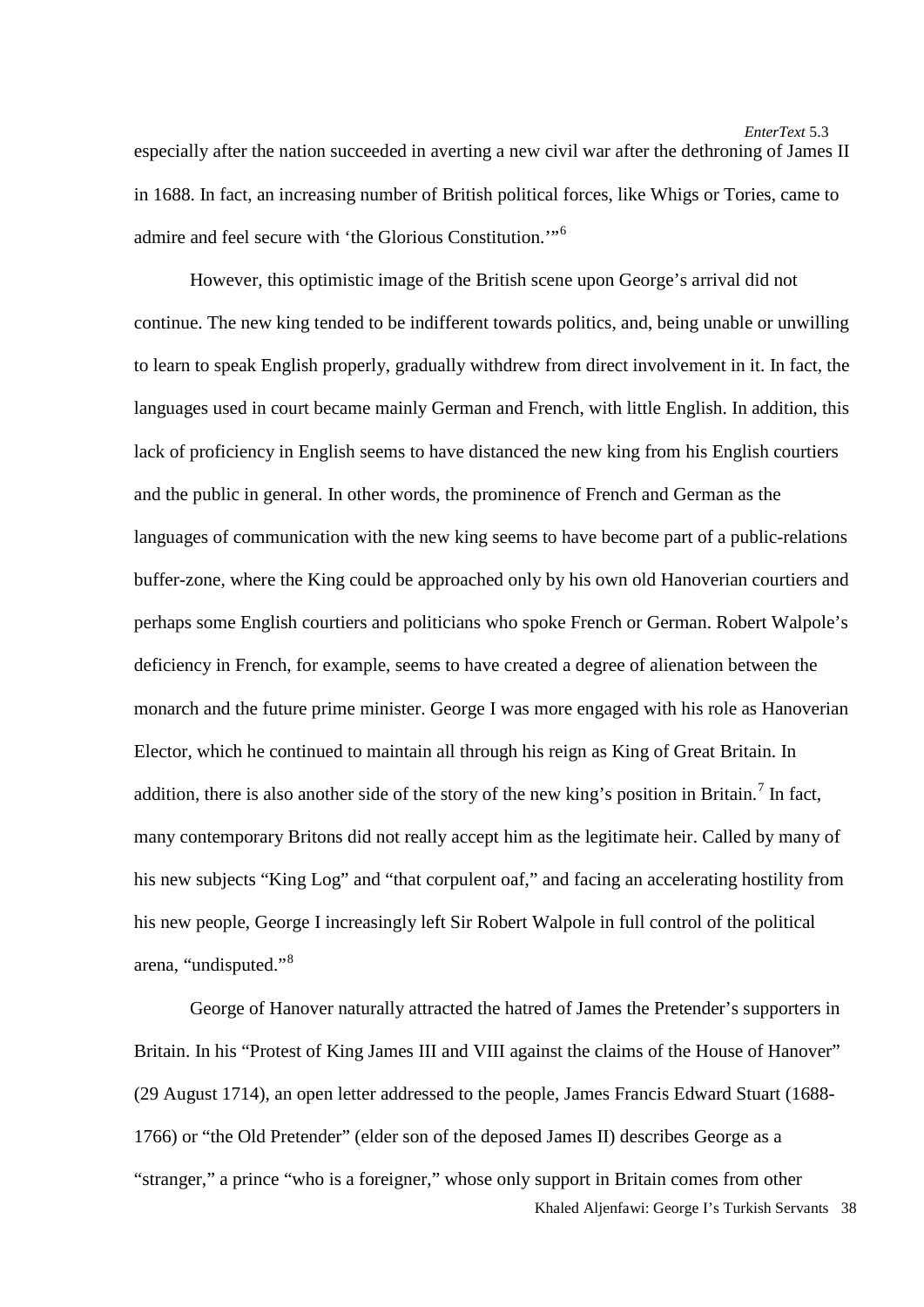In fact, far from being welcomed as a stability factor in the political environment, the new German and court-French speaking monarch, his courtiers, the numerous German administrators he brought with him to Britain, and his royal household,  $11$  were accused of immorality and corruption; indeed, there were repeated calls for rebellion.<sup>[12](#page-19-6)</sup> The new king, to make matters worse, kept two former German mistresses as well as the two turbaned Turkish valets de chambre.<sup>[13](#page-19-7)</sup> It seems that the actions of these two royal servants infringed on the rights of British courtiers who claimed a traditional right to wait on the king, and considered Mahomet and Mustapha as barriers preventing their access to him. However, I will argue that George I seems to have realised the importance of manipulating the image of Turks in contemporary British consciousness to his own advantage. And though one can also argue that the king seems to have been insensible of or unconcerned about public reaction to his Turkish servants, nonetheless one cannot deny the importance of his use of those servants as buffer-zones to deflate, evade, and regulate public criticism of his court. Mustapha and Mahomet's contradictory representation in court (faithful servants and regulators of the King's sexual life), as discussed later, disguises the real ideological struggle between a British public continuously distrustful of its governments and a German king who neither spoke English properly nor was interested in nation-building.

There is some haziness in eighteenth-century contemporary and even present-day sources about the dates of Mahomet's and Mustapha's recruitment to George's household. In fact, none seem to agree about how the King acquired his Turkish servants, or even whether they continued to be considered by him as only pages, or personal attendants, or whether they had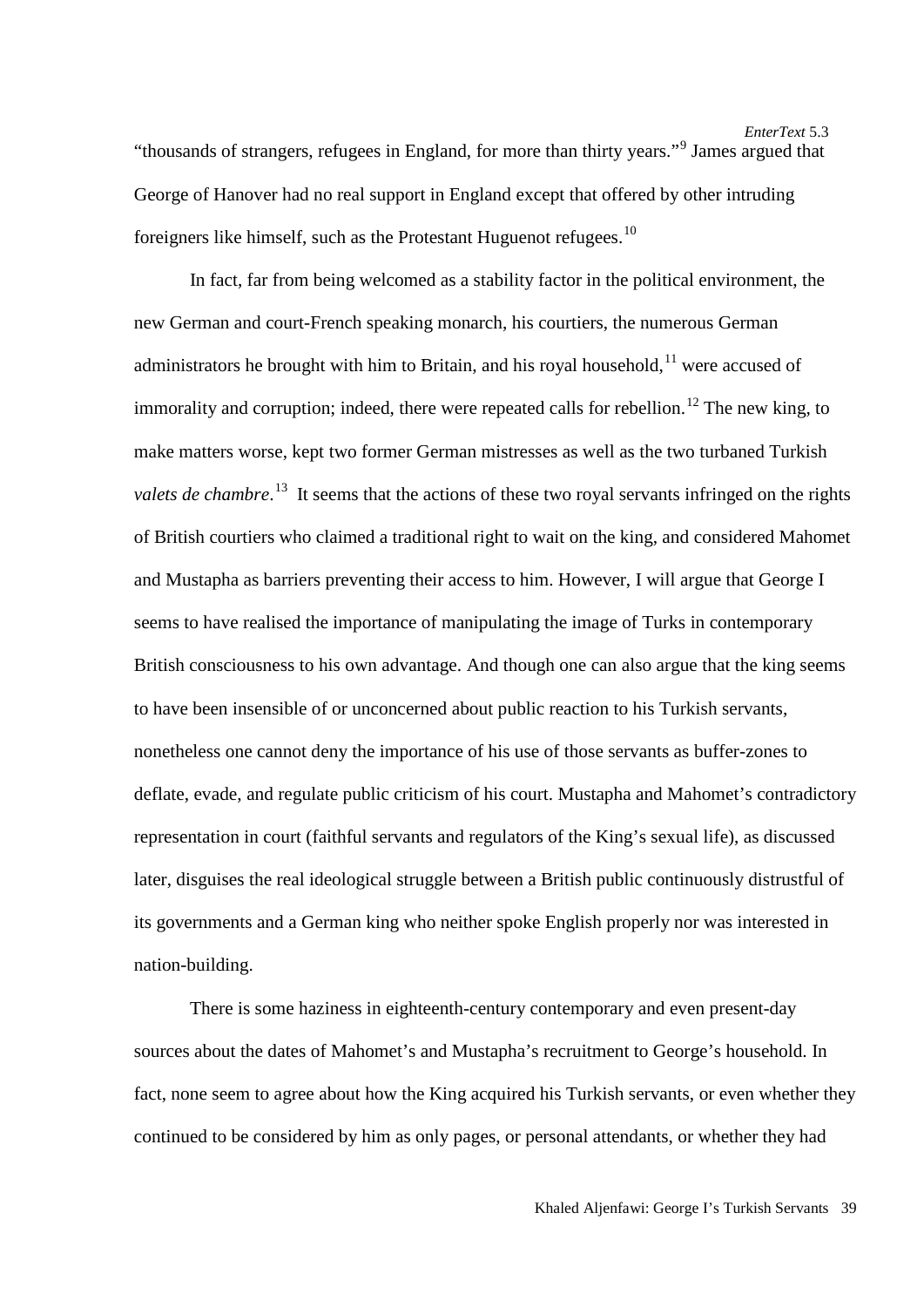*EnterText* 5.3 more active roles in the British public arena. Ragnhild Hatton in *George I Elector and King*, for example, explains that,

as personal attendants on George[, the] two Turks, Mehmet and Mustafa, held longestablished positions though they were, and *remained* [my emphasis], body servants without political influence. Contrary to popular legend neither had been captured by George during his Hungarian campaigns: English historiography would seem to have confused them with a young Turkish boy who George did capture and send home to his mother.<sup>[14](#page-19-8)</sup>

I agree that the role of Mehmet and Mustapha remained as body servants "without political influence;" however, ironically this lack of political influence does not seem to have convinced contemporary politicians, who criticised the court for various reasons. For many Jacobites for example, Mahomet and Mustapha were part of a usurping household which replaced the legitimate Stuart monarchy, and both valets would have played a significant role in Jacobite lore as targets of abuse in the new German court. Many Britons, especially those who continued to support the dethroned house of Stuart would not have hesitated to associate them with the reported corruption of the first Hanoverian court. Whether or not Mustapha or Mahomet in fact realised the extent of their *paradoxical* position in the minds of those opposed to the court, their peculiar position as private valets to the King made them susceptible to being suspected of corruption.

Both Mahomet and Mustapha seem to have come into George's service after 1685 while he was still in Hanover. According to John Walters, Mahomet and Mustapha "had allegedly saved George's life in 1685 in the siege of Vienna and then entered into his service in Hanover. Belying his name, Mahomet repudiated the Moslem religion to become a Lutheran and married a German Woman."[15](#page-19-9) Of the two, Hatton writes:

Both so much a fixture at George's court in England that they were depicted in the murals of [Hampton Court] Palace, Mehmet held the more responsible position and was in charge of George's private accounts, the Schatullrechungen or Quittungen from 1699 until his death in 1726. The surname he adopted on his ennoblement in 1716, von Konigstreu (lit. true to the king), can be assumed to have been chosen by himself—since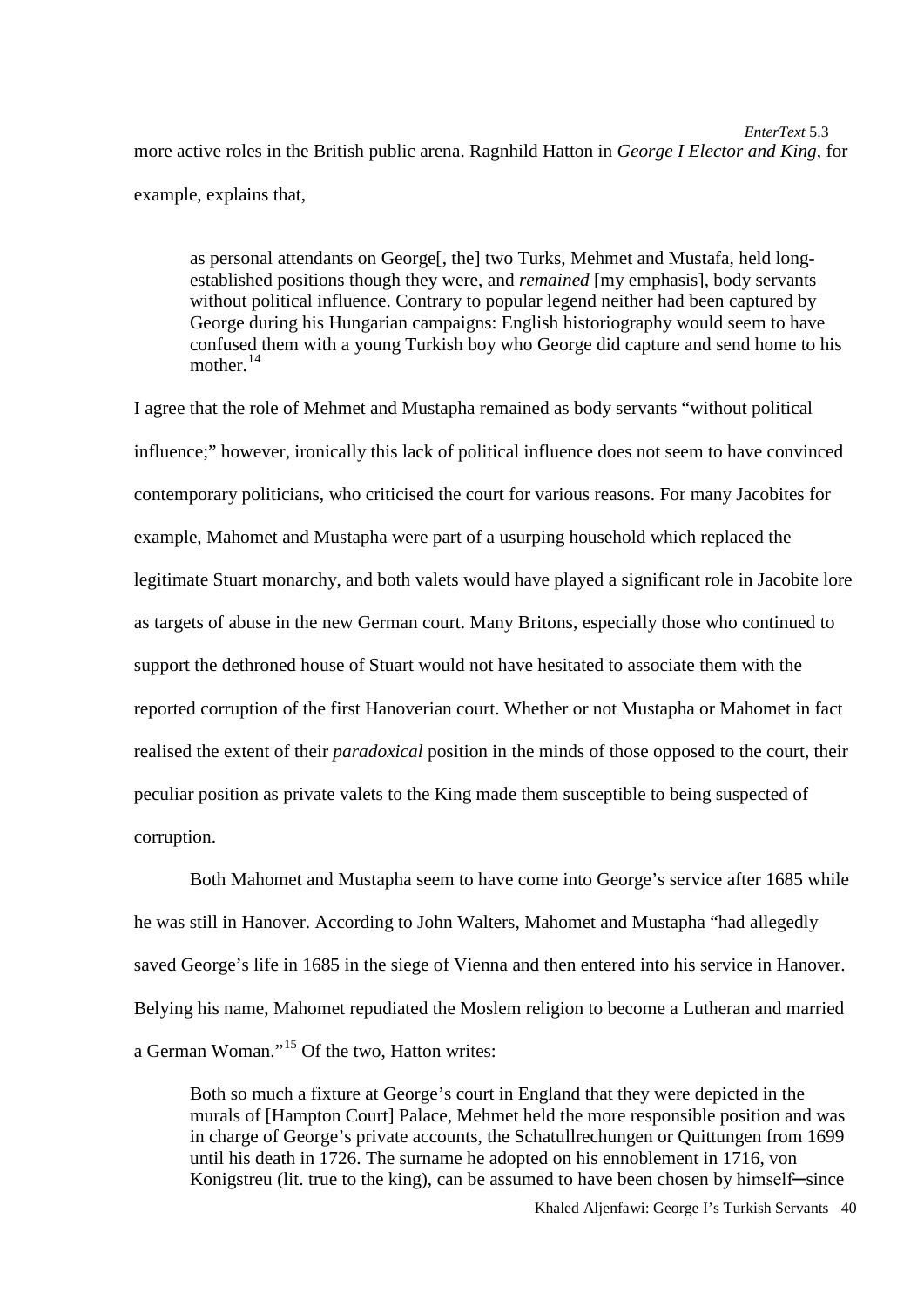self advertisement was against George's temperament—and tells us something of his attitude to his master.  $16$ 

Mahomet, with little command of English, continued to communicate with his master in German and probably in French. For example, according to Lady Cowper's diary, "the King," according to Mahomet's statement "was in such Sorrow" after the death of his sister the Queen of Prussia that "he refused to see Anyone till Mahomed found the Duke of York in the outward Room, and carried him in without asking Leave. As soon as [the King] saw the Duke of York, he flung his Arms about his Neck, and said 'Quelle Perte venons-nous de faire, mon Frere!… est-il possible que cette charmante Femme nous puisse quitter en si peu de Temps?'"[17](#page-19-11) Therefore one might infer that Mahomet spoke French sufficiently fluently to realise what his master was complaining about, and appears not to have needed to improve his English, especially since the court's official language became French.

Mahomet's taking charge of the king's private accounts would have enabled him to play a significant role in the new British court. The paradoxical roles of a body-servant and an accountant of the king may have given him greater access to the monarch than is implied in some contemporary and present-day sources. In other words, the *Quittungen* translates literally from German as "receipts" or "quittance," the discharging of various private debts of the king. Mahomet in such an office would have been responsible for paying for the king's private needs, whether in clothes, wigs, coiffure, or his private gifts for the court household. For example, John Beattie explains that as George I's personal treasurer, or keeper of the privy purse, Mahomet paid "numerous bills" to "the coffer-bearer," and "it is perhaps worth noting," Beattie continues, that "he was not prepared to be generous to the coffer-bearer[s] with the king's private money. They received ten shillings a day for traveling charges from the treasurer of the chamber, but Mehmet gave them only five."<sup>[18](#page-19-12)</sup> He seems to have been a thrifty and indispensable servant to George I.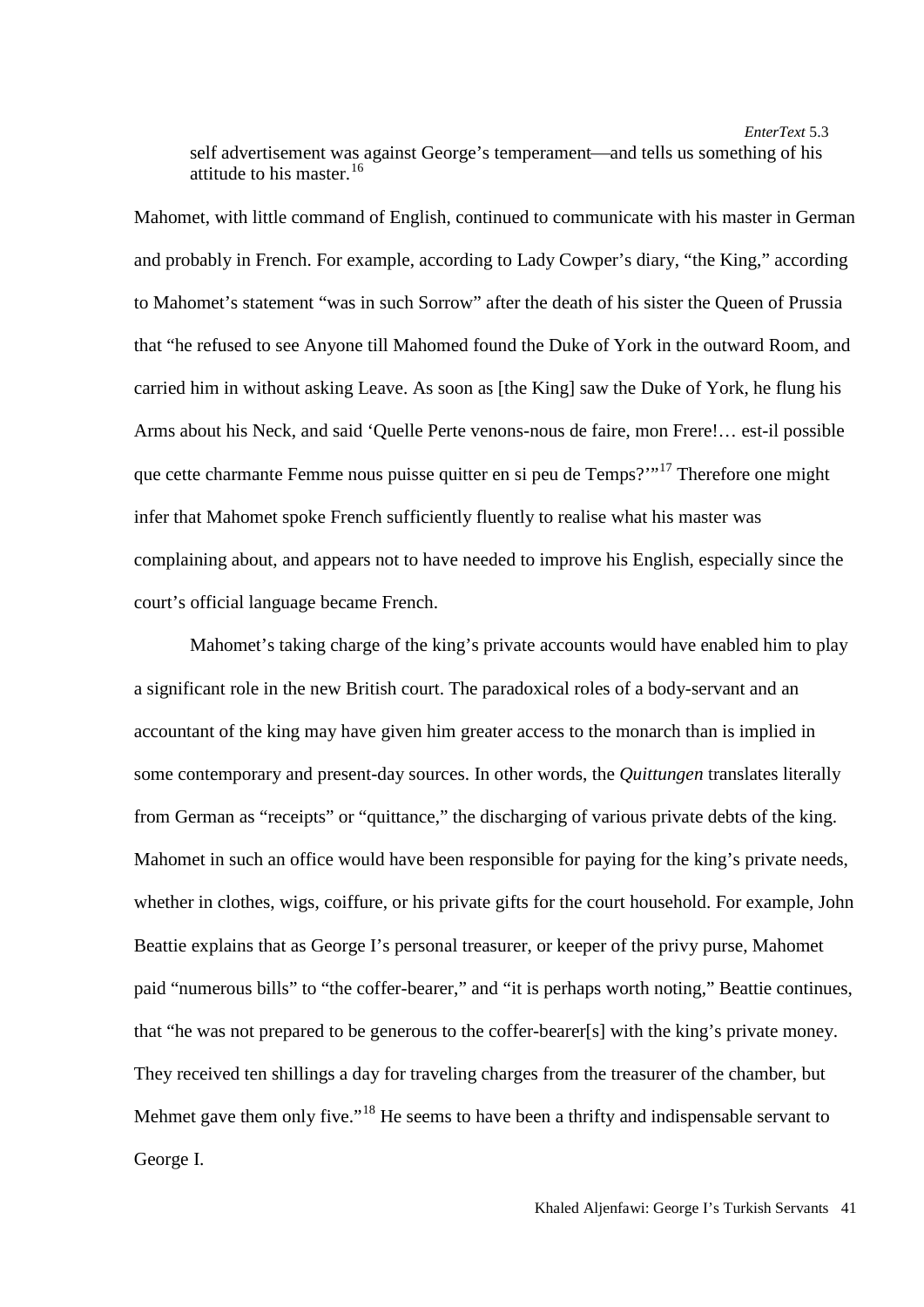Upon his arrival, however, George ushered his two Turkish servants into the new British social and political scenes as exotic objects. As *valets de chambre*, they had extensive functions at court. It seems that Mahomet and Mustapha, like other contemporary *valets de chambre*, were responsible for their "master's appearance," charged with ensuring that he "appear[s] as modish as possible." Their close proximity to George would have made it possible for them to "literally [help] him on with his clothes," and prepare his "coiffure."<sup>[19](#page-19-13)</sup> It is crucial to understand that being body-servants of the king, Mahomet and Mustapha were constantly present around their master, while Mahomet would have been responsible for paying whatever the king commanded in daily court expenses. This proximity to the king underlines the many advantages enjoyed by these Turks in contrast with their English colleagues, who might not even have been able to communicate with their new monarch as he conducted his daily transactions either in German or French. However, this close attachment to the king made Mahomet and Mustapha targets for contemporary criticism. Being a Turk in Britain during the early eighteenth century does not seem to have been an easy role. H. M. Imbert-Terry argues that "because they were prevented from [acquiring] crown land [George's] German mistresses and even the Turkish valets invariably sold their influence to the highest bidder." He adds that "popular opinion confirms this contemporary testimony, the delinquencies political, moral, and pecuniary, of George's male and female dependents [excited] the deepest irritation and dissatisfaction in the minds of his British subjects."<sup>[20](#page-19-14)</sup> Finally, on top of being accused of political corruption like the rest of the German court, Mahomet and Mustapha seem to have represented for many contemporary Britons the abomination of Islam.

Khaled Aljenfawi: George I's Turkish Servants 42 Daniel Defoe (1661?-1731), for example, in his social and political commentary, *Considerations on the State of Affairs of Great Britain* (1718), criticises the king for retaining his two Turkish servants after he came from Hanover and blames them directly for the "moral" corruption of the court.<sup>[21](#page-19-15)</sup> For Defoe, as for many of his contemporaries, one might presume,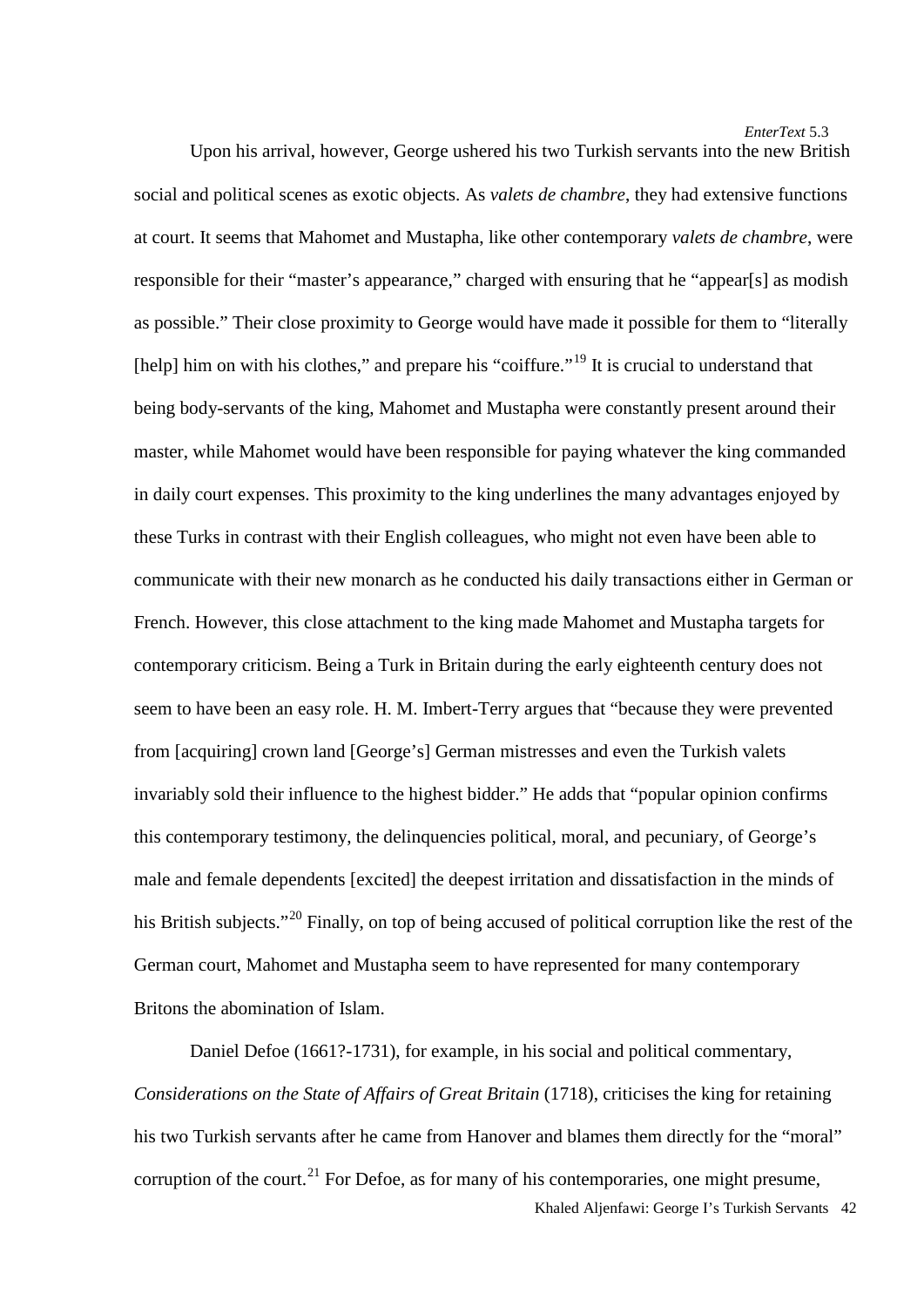keeping a mistress did not totally discredit individuals, especially if those individuals were monarchs or aristocrats, but Defoe was disturbed by the function of Mustapha and Mahomet in the new British court. Indeed, for Defoe, and presumably for many of his readers, the two turbaned, German-speaking Turks could only serve an "abominable purpose" at court.<sup>[22](#page-19-16)</sup> Perceiving the ungodly Turks as the followers of a false religion who happen to be already stationed in the British court seems to have stimulated Defoe and his contemporaries to relaunch already established discourses about the Other (the Muslim Turk). However, Defoe was shrewd enough not to accuse the king directly of committing abominable acts, but instead chooses to direct his criticism at Mustapha and Mahomet.<sup>[23](#page-19-17)</sup>

Defoe knew that in the popular imagination, Turks, or Muslims in general, represented the abominable sodomites and non-believers who would bring the damnation of God on Britain. These apostates were never trusted either as Turks on the battlefields or in their political intrigues all over Europe, let alone being trusted in the court of a king who was himself damned by many of the British public as an imposter and the usurper of the Stuart throne.<sup>[24](#page-19-18)</sup> Defoe, therefore, seems to have concentrated his criticism on Mustapha and Mahomet as the arbitrators and mediators of abominable activities at court, apparently blaming them alone for its moral corruption. It was they, according to Defoe, who, as Turks, were commonly associated with contemporarily reported abominable acts of sodomy, and if they resided and had recognisable functions at court, as body-servants or accountants of the British monarch, abomination should logically follow.<sup>[25](#page-19-19)</sup> Indeed, the presence of these Turkish servants had already attracted the attention of the not-so-friendly British public, as John Walters has documented, in relation to reports of Mustapha's and Mahomet's sexual liaison with the Princess of Wales.<sup>[26](#page-19-20)</sup>

Khaled Aljenfawi: George I's Turkish Servants 43 In this way public criticism levelled at the court was quickly and conspicuously concentrated on Mahomet and Mustapha, as the Defoe case illustrates. Within such social and political contexts, how is it possible for a not-so-popular court to gain more sympathy and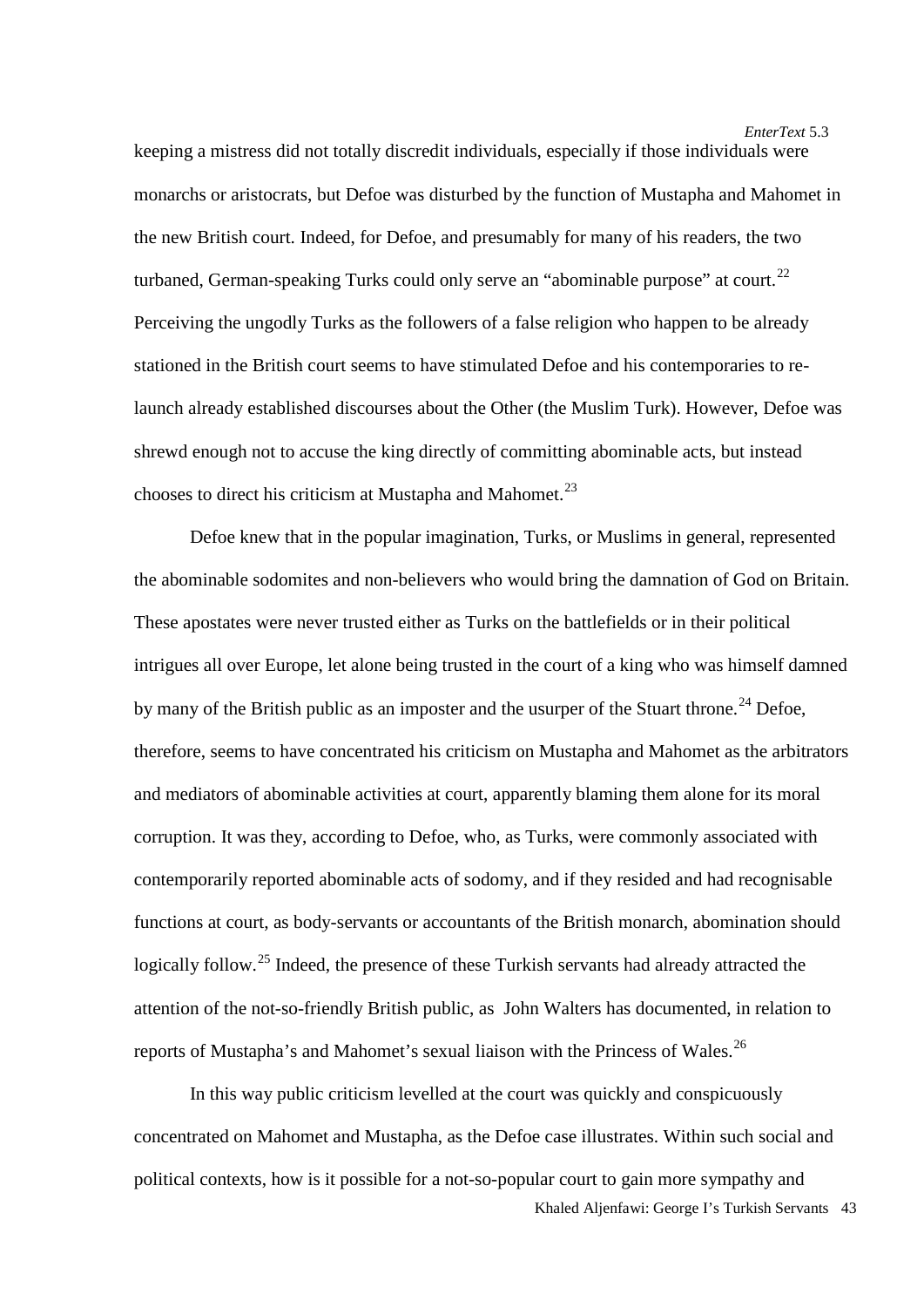advertise itself among British subjects? Indeed, the social, political, and cultural situations of eighteenth-century Britain were dire, sensitive and potentially explosive. John Beattie, for example, explains that "the presence of these personal servants naturally curtailed the activities of the English bedchamber staff."[27](#page-19-21) In Beattie's view, George I needed these Turkish servants to overcome the rigid formalities of the conventional English court. He offers a contrast between George I and his son, who enjoyed the British court's formalities. According to Beattie, "George I had such a strong aversion to formal etiquette that even without his German valets it is doubtful whether he would have submitted to the morning rigours that his son enjoyed."<sup>[28](#page-19-22)</sup> Of course, one can argue here that Turkish courts may have also subscribed to similar formalities, of which Mahomet and Mustapha would be already aware if they had worked there, but what is significant here is that as foreigners they were also used to facilitate their foreign master's position in the British court. Lacking any real experience in the British court's formalities, the new monarch needed their help to negotiate its etiquette. But while fulfilling such functions, Mahomet and Mustapha must also, inadvertently, have widened the gap which already existed between the new monarch and his new people.

For example, one might ask why the new king insisted on his Turkish servants continuing to wear their turbans. In addition, the Hanoverian family had become famous among its new British public for its inter-familial quarrels, escalating into a crisis between George I and his son and future king, George II. George's hatred of and disgust for his son developed into an explicit questioning of his legitimacy.<sup>29</sup> These accusations were documented in many contemporary non-literary writings such as Lord Harvey's diary and the diary of Lady Mary Cowper, lady-in-waiting to Princess Caroline, wife of the younger George.

Khaled Aljenfawi: George I's Turkish Servants 44 These and other familial tensions led to a salacious rumour about George II's son, Frederick, Prince of Wales. John Walters explains that there was "a wild and *ridiculous* [my emphasis] story, also without evidence, [that] Fredrick was the offspring of an illicit relationship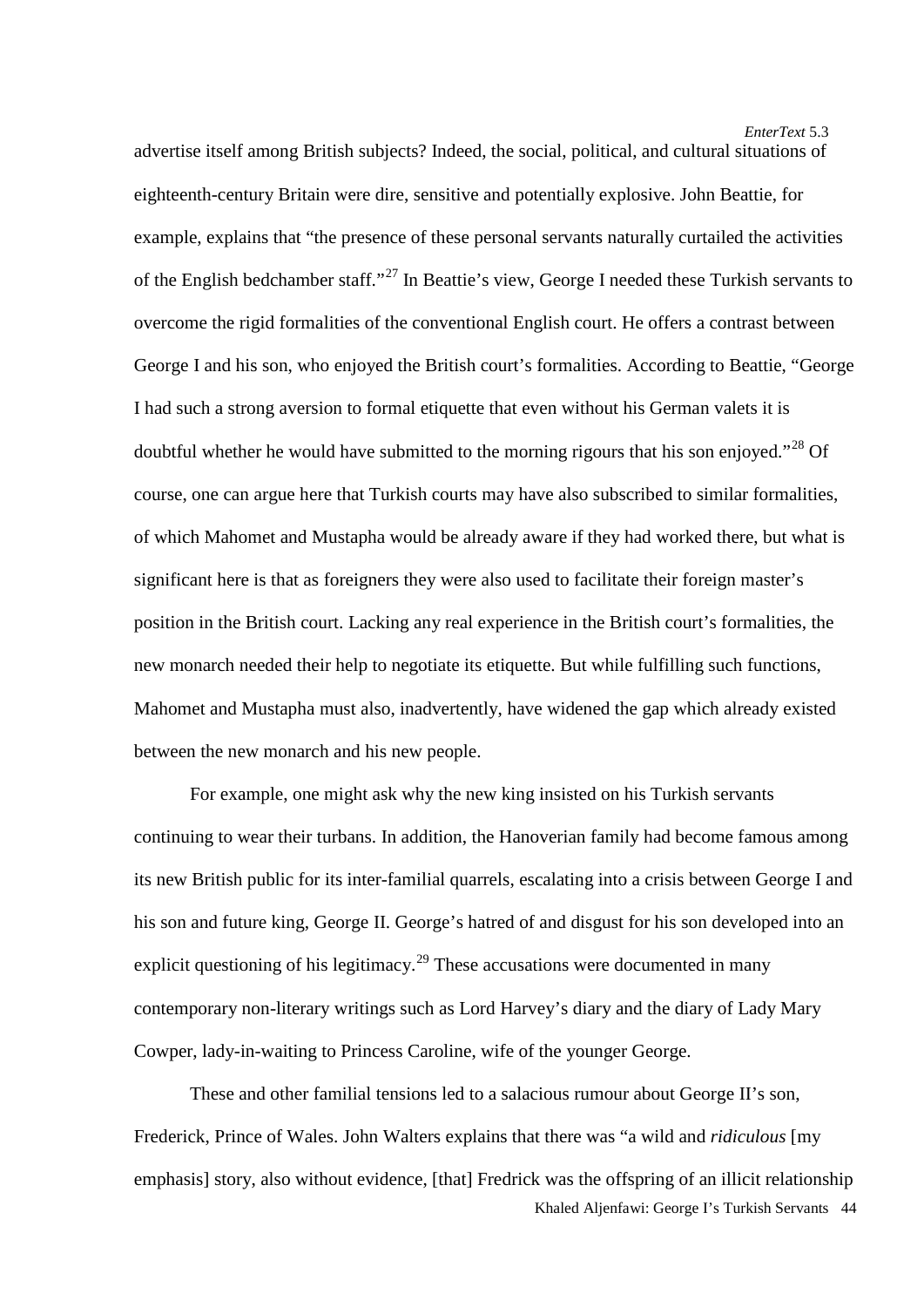between [Princess] Caroline and either Mahomed or Mustapha." This story, according to Walters, "has been bolstered by statements that Fredrick had 'a dark complexion and thick lips."<sup>[30](#page-19-23)</sup> The fact that there was no real evidence for this claim only underscores the ideological power of the prevailing stereotypes about the Turks, and the fear of the Other that these stereotypes represented in the British public's psyche. However, the story Walters reports about the sexual liaison between Caroline and either Mahomet or Mustapha is no more ridiculous than many other representations of these two Turkish servants in contemporary writings and other cultural texts. Like the lips of George II's son Frederick, the stories about these two Turkish servants were thick and visible to contemporary Britons. Mahomet and Mustapha had a greater role than we can glean from present-day retrospective commentary, and the complexity and ambiguity of their roles exposes the fact that political power, pervasive and indefinable as it was then and still is now, can use already constructed images of the Other to dissolve criticism directed against it.

#### **Contentious Contexts: The Birth of "Abominable Turks"**

Khaled Aljenfawi: George I's Turkish Servants 45 James Stuart, the Old Pretender, by appealing to the anti-foreign sentiment in Britain, attempted to mobilise the English people against the newly installed Hanoverian monarch.<sup>[31](#page-19-3)</sup> His declamation against the house of Hanover reflected to some extent the general perception of George I among his new subjects. The British public's reaction to the new king created a stereotypical image of him as psychologically incapable of rule. For example, on his coronation day on 20 October 1714 "a crowd disrupted the loyal procession of Frome clothiers by parading a fool, whose turnip-topped wand mimicked the insignia of their superiors, crying out all the while 'here's our George, where's yours?'"<sup>[32](#page-19-24)</sup> As Nicholas Rogers argues, these "coronation-day" affrays" were indications of how far the Tory "elites who resented the Whigs' readiness to transform the coronation-day celebrations into party fanfare" were able to manipulate the public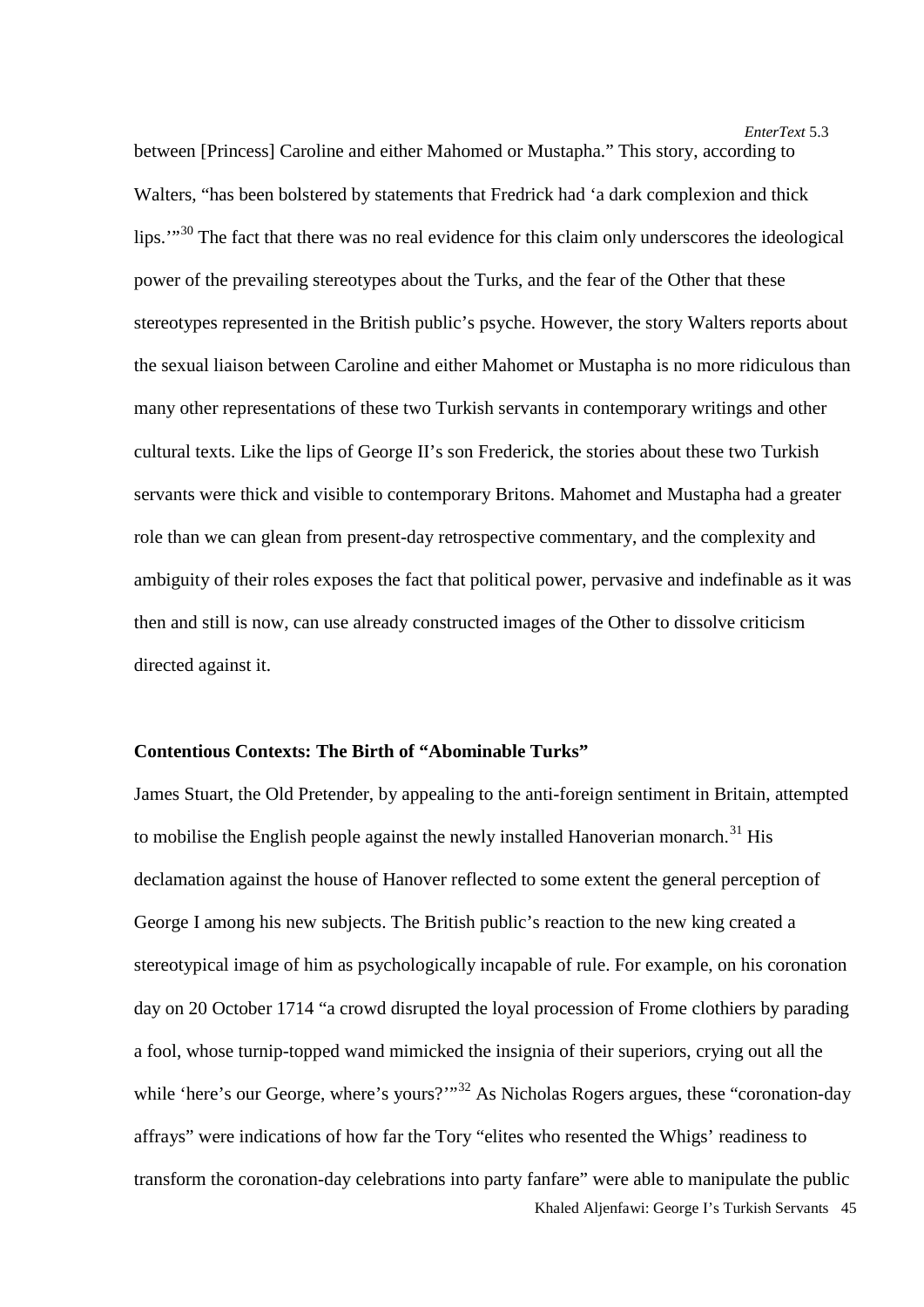*EnterText* 5.3 sphere by orchestrating these counter-processions.<sup>[33](#page-19-25)</sup> In other words, both Tories and Whigs seem to have used their full power to control the public space in attempts to further their political ambitions. However, one can argue that these public demonstrations and counterdemonstrations presented a new political context for further social unrest during the rest of the Hanoverian era.

The public space, as Habermas envisions it, as a new social and political phenomena in the eighteenth century, became after the coronation of George I in 1714 a more likely location for criticising the new regime.<sup>[34](#page-19-26)</sup> I would argue that among the first targets of public criticism were George I's two Turkish servants. Daniel Defoe in the political tract mentioned earlier objects to the role of Mahomet and Mustapha at court because he argues that their primary function is to manage the king's sexual life. Describing what is portrayed as the "real" function of Mustapha and Mahomet, Defoe represents these two Turks as fulfillers of an "abominable purpose" at court.<sup>[35](#page-19-27)</sup> What is fascinating in Defoe's description of their tasks is how he utilises and appeals to an already well-established negative public perception of Turks to antagonise and provoke his readers further against Mahomet and Mustapha. During the early eighteenth century, and even earlier, the British public, generally speaking, already associated "moral perversions" like sodomy with Muslims in general.

Various mediums, like travel narratives, cheap publications (chapbooks, small pamphlets, almanacs, etc.) contained stories that were mostly misrepresentations of Turks. As a case in point, earlier representations of Muslims as "infidels," apostates and "moors" in the Elizabethan and Jacobean drama and contemporary periodicals were actualised through different social interactions into perceptible characters, though often sharing representation as sodomites.<sup>[36](#page-19-5)</sup> In addition, the British public became increasingly interested in "oriental" news, supplied by "travel writers, scholars and religious thinkers" who were beginning to "[discover] the Middle East and Asia as they supplied a curious public with information, some accurate,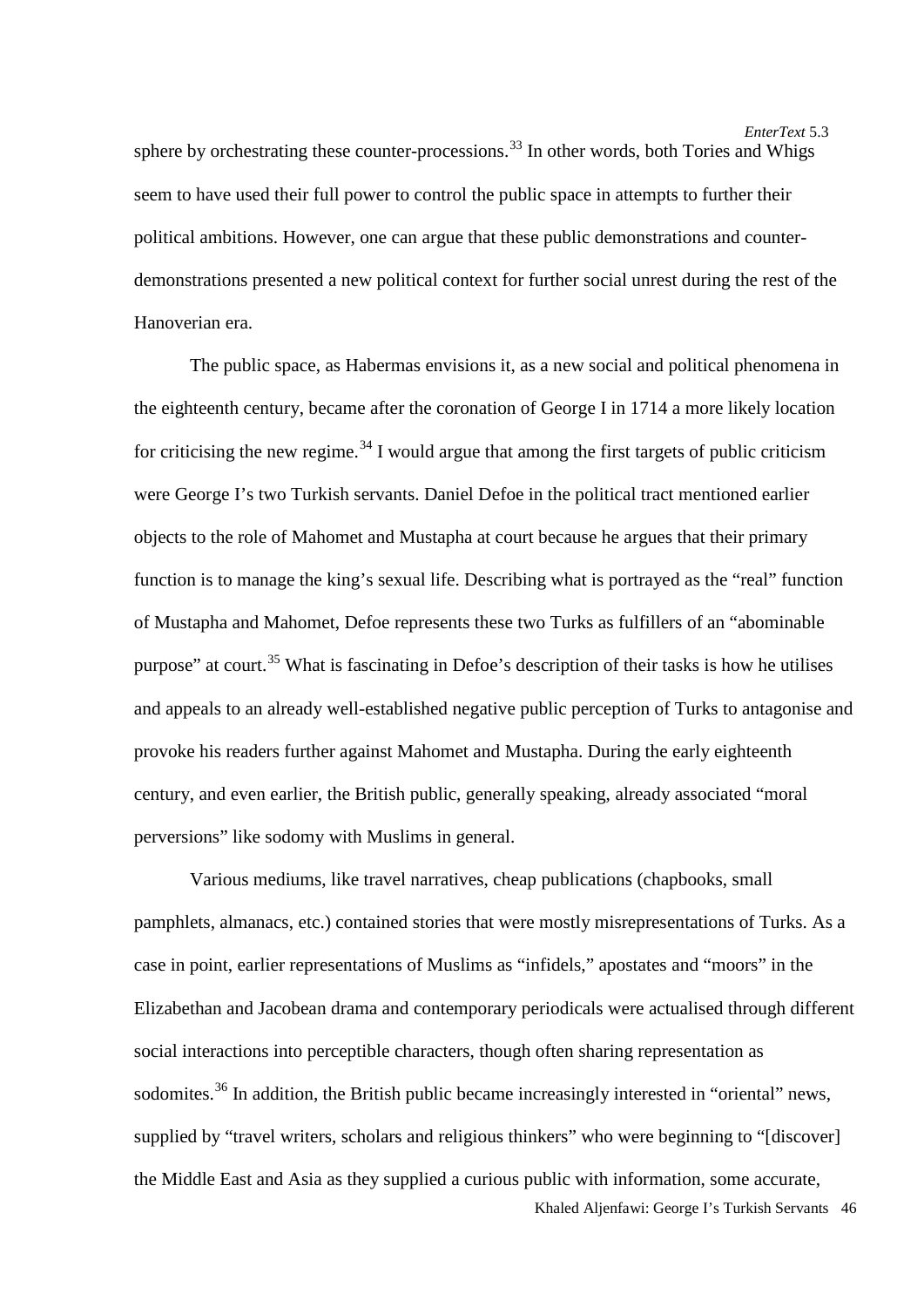*EnterText* 5.3 some quite fraudulent."<sup>[37](#page-19-28)</sup> The Turk, seamen, labourers, private manservants like Mahomet and Mustapha, and occasional continental "Moorish" visitors continued to occupy the spotlight in the British public sphere as foreigners. However, the "Turk" did not usually occupy a favourable position within this emerging phenomenon.

Three years before Defoe published his tract in 1718, a sample of the numerous advertisements in the publication of *Old Bailey Proceedings*, which were collections of reports of trials at Britain's most important criminal court, dated 1-6 September 1715, reveals recent publications that seem to have been appealing to many contemporary readers. For example, a list "printed for Andrew Bell, at the Cross Keys and Bible in Cornhill," contains some of the following titles: "The History of the most Remarkable Trials in the Courts of Britain in Capital Cases, viz. Hereby, Treason, Incest, Adultery, Rapes, Sodomy, Perjury, Murder, &c. Faithfully extracted from Records, and other authentic Authorities, as well Manuscript as Printed."<sup>[38](#page-19-7)</sup> but in addition, within the same advertisement, one finds titles like "The Arabian Nights Entertainments, consisting of 1001 Stories. In Eight Vols. Pr.11s."<sup>[39](#page-19-29)</sup> What is peculiar about this advertisement is that it juxtaposes proceedings of trials and Arabian tales, a curious combination of the grotesque and the exotic. The sensational, the exotic, and the absurd have been historically favoured by ordinary laymen, and I would argue that such a combination of genres contributed to later erotic and exotic projections of Mahomet and Mustapha. So when Defoe uses the adjective "abominable" to describe their supposed role at court (managing the monarch's sexual life) and to express his apparent belief that they are worthy of the contemporary British public's disgust, he bases his appeal on an already established representation of Turks, linked in the public imagination with moral and sexual corruption.

# **Mahomet: Royal Populist Par Excellence**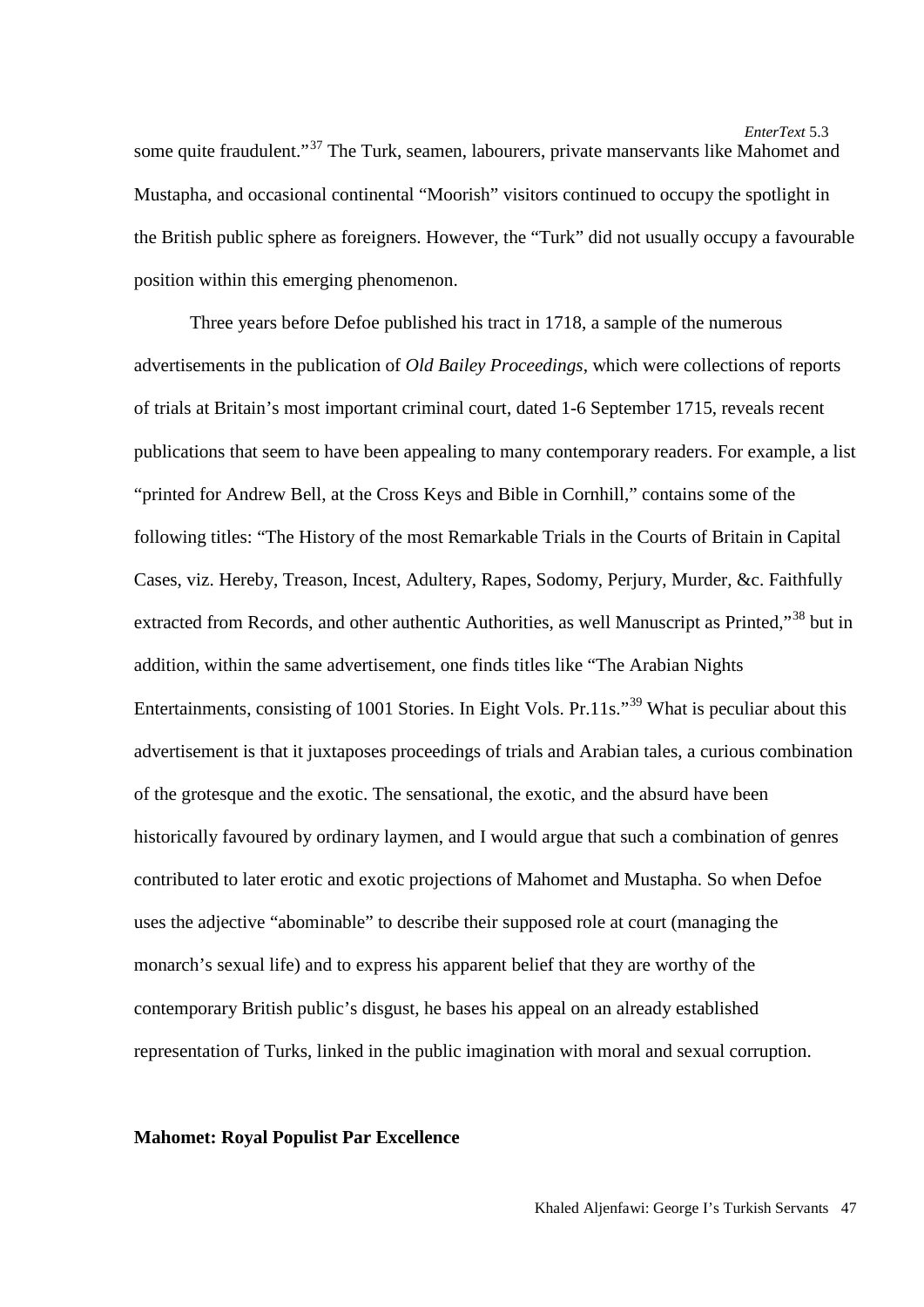In fact, George I, a shrewd politician, seems to have enjoyed allowing the image of Mehemet and Mustapha and their role in his court to be exaggerated in the British public awareness as representatives of the abominable actions deemed to be happening in his court. According to Hatton, George I had already fashioned "the layout of English [royal] palaces" to "impose a spatial distance between ruler and subject, the privilege of access being graded from the relatively public to the increasingly more private rooms."[40](#page-19-8) However, later on, "George removed the innermost sanctum, his bedroom, even from those who claimed a traditional right to wait on the King wherever he might be in his palace." No other than "Mehemet and Mustapha guarded the privacy of his bedroom in a way that was unexpected and disturbing."<sup>[41](#page-19-9)</sup>

Indeed, the king used his Turkish servants to evade public scrutiny. Their status as "orientals" and the king's apparent insistence that they continue to wear their Turkish costumes, I would argue, indicate that he used them for propagandist purposes (diverting public scrutiny from what went on in his royal household).

#### **The Turk as a Court Entertainer**

Khaled Aljenfawi: George I's Turkish Servants 48 Lady Mary Cowper in her *Diary of Mary Countess Cowper, Lady of the Bedchamber to the Princes of Wales, 1714-1720* (published posthumously in 1864) relates an interesting account about Mahomet, which represents one kind of projection the king might have chosen to use in order to usher his Turkish manservant into the court's public sphere. In her diary entry of 24 April 1720, Lady Cowper explains that during one of the monarch's visits to one of his granddaughters (the daughter of Princess Caroline—Princess of Wales—wife of the future George II and a woman to whom the king was physically attracted),  $42$  a group of members of the court aristocratic household including Baron John Harvey who became later a favorite in Queen Caroline's inner circle, herself, and some other ladies-in-waiting were "entertained" one day by Mahomet, who always accompanied his master.<sup>[43](#page-19-13)</sup> The group, waiting on the king outside his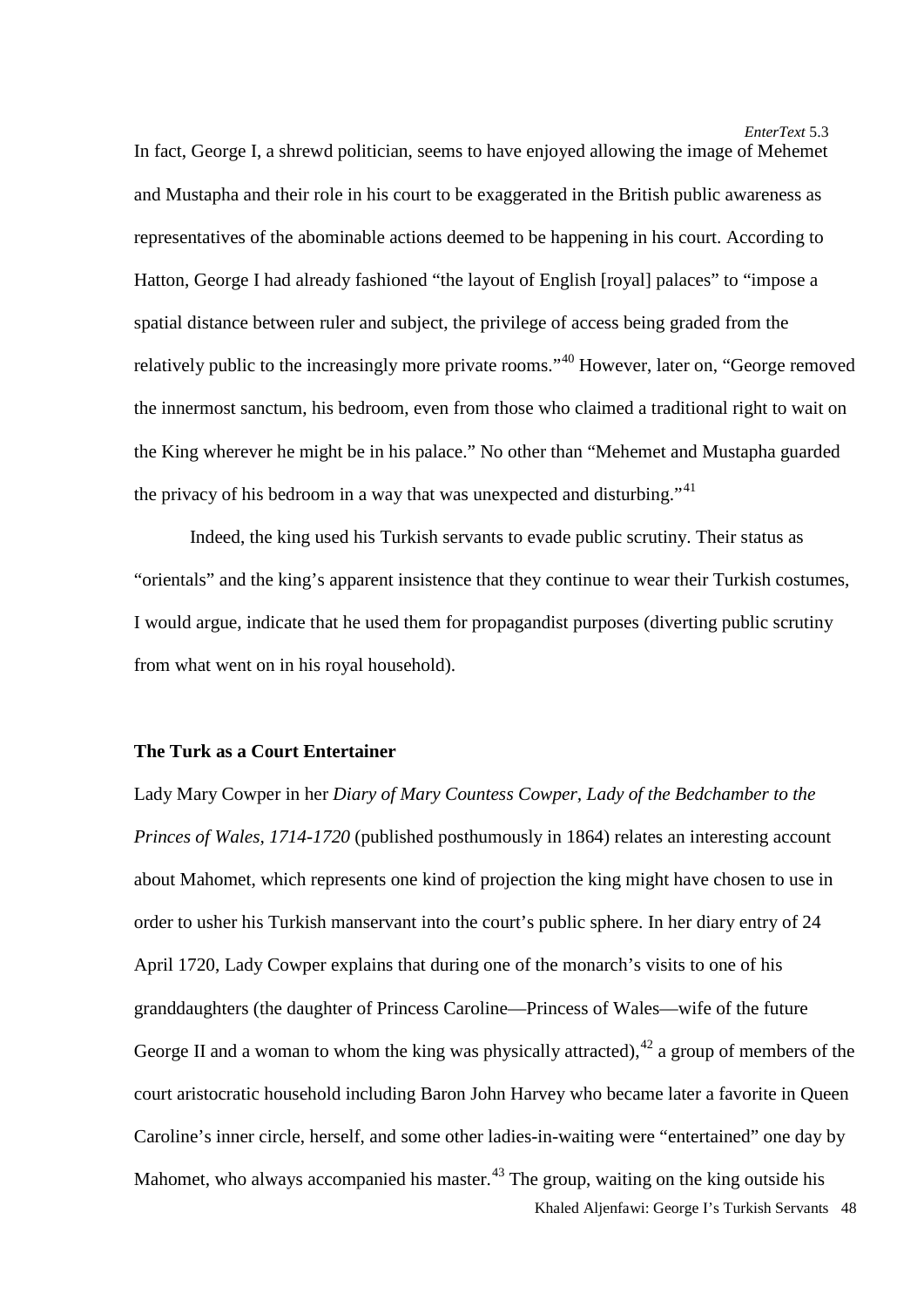mistress's apartment where he was visiting his granddaughter, heard him tell the story of the late Queen of Prussia, George I's sister, who had recently died. Mahomet, according to Lady Cowper's diary entry, "prais[ed] the late Queen of Prussia, Sister to the King, who died at Hanover of two Day's Sickness." Mahomet informs his listeners that the late queen was "suspected of having been poisoned, before she left Berlin, with Diamond Powder."<sup>[44](#page-19-14)</sup> According to Mahomet, the suspicion of death by poisoning of the late queen was confirmed by him. Indeed, the Turkish royal *valet de chambre* tells his listeners that he is certain that the queen was poisoned because, implicitly commanded by his master, Mahomet proves the truth behind this rumour through a physical examination he conducts on the queen's body.<sup>[45](#page-19-15)</sup> After "she was opened," Mahomet explains to his aristocratic court listeners, the Queen of Prussia's "stomach was so worn, that you could thrust your Fingers through at any Place," as, in fact, Cowper reports, "did Mahomed."[46](#page-19-30)

What is fascinating about the circumstances surrounding Mahomet's anecdote is that Lady Cowper, before she writes in her diary about how he thrust his fingers in the queen's stomach to make sure that she was poisoned, describes his narration as entertainment.<sup>[47](#page-19-31)</sup> Indeed, using such a term to describe Mahomet's story might mean that Lady Cowper, simply listening to an entertaining story, considers the Turkish servant as an entertainer. The circumstances surrounding the story, Mahomet waiting outside the apartment of the little Princess of Wales for his master, and Lady Cowper's description of the story as entertainment, support my original argument that Mahomet may have functioned as an entertainer and publicist for the King. At least in this incident, while he entertains his listeners with the story of the Queen of Prussia, Mahomet serves his master in two very important functions, first, as an unofficial spokesman, and secondly, as court jester or entertainer.

Khaled Aljenfawi: George I's Turkish Servants 49 Lady Cowper records the grotesque details of his story as if she is used to associating Turks with the abominable. In other words, it is surprising to find such a refined court lady and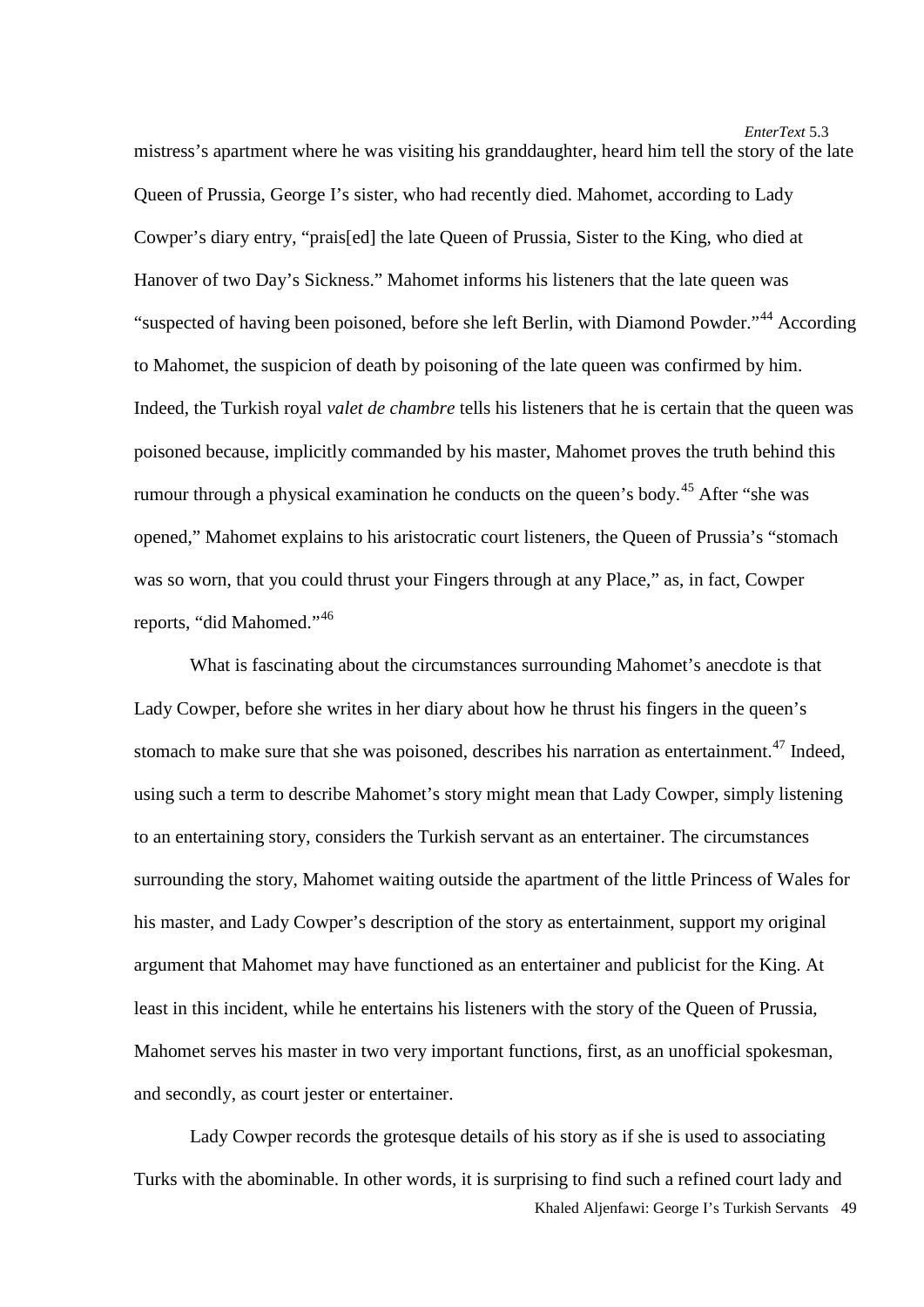one of the aristocratic attendants of the royal chamber writing such an entry in her diary. Nonchalantly, Lady Cowper starts her unemotive account of the story's grotesque details, as she heard them from Mahomet, who continues by relating how "the king was in such a sorrow, that he was five Days without eating or drinking, or sleeping, but kept walking and wailing all the Time, and by hitting his Toes against the Wainscot (which he ever does when he walks), he had worn out his Shoes."<sup>[48](#page-19-16)</sup> She does not record Mahomet as showing any revulsion from thrusting his fingers in the late queen's stomach. On the contrary, as quoted above, Lady Cowper focuses on the effect of the late Queen of Prussia's death on her brother, and ignores what Mahomet might have felt in this situation. Cowper, like many of her British contemporaries, implicitly associated the Turks and Muslims with vulgarity, primitivism, sexual degeneration, and emotional lethargy. In short, the Muslim figure came to occupy the position of an *abject* figure within eighteenth-century British consciousness.

# **The Abject Muslim Other**

In "Powers of Horror: an Essay on Abjection," Julia Kristeva defines abjection as follows:

the corpse, seen without God and outside of science, is the utmost of abjection. It is death infecting life. Abject. It is something rejected from which one does not part, from which one does not protect oneself as from an object. Imaginary uncanniness and real threat, it beckons to us and ends up engulfing us.<sup>[49](#page-19-17)</sup>

Khaled Aljenfawi: George I's Turkish Servants 50 Kristeva provides examples of abjection by pointing out its properties: it is "immoral, sinister, scheming, and shady: a terror that dissembles, a hatred that smiles, a passion that uses the body for barter instead of inflaming it, a debtor who sells you up, a friend who stabs you."[50](#page-19-32) Kristeva's notion of abjection is useful to clarify my rereading of Mustapha's and Mahomet's situation in eighteenth-century Britain. To begin with, what makes the Turks primary targets of public and political critique is that they come already associated with a specific cultural package of corruption, sodomy, unnatural sexual deviations, and perpetual association with what is ugly,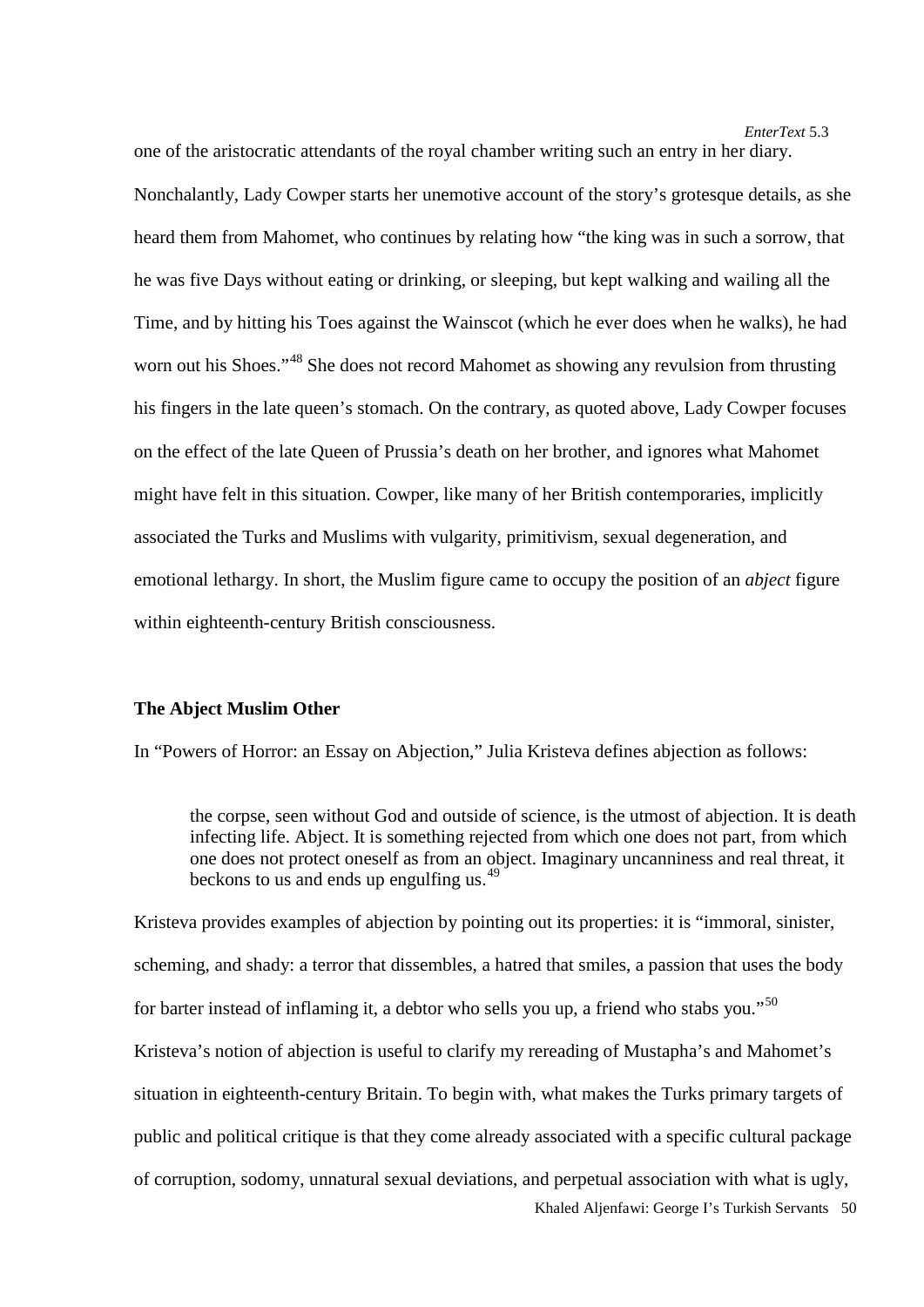with what is abject, filthy, disloyal. They come to the British scene already saturated with their Turkishness, their Islamism. Indeed, for many Britons, Mahomet and Mustapha might have represented devils incarnate. However, King George, to borrow Kristeva's word, cannot "part" from his two Turks. They seem to preoccupy his mind. Indeed, "the King had these faithful servants' portraits incorporated by William Kent in a *trompe-l'oeil* on the King's Grand Staircase at Kingston Palace."<sup>[51](#page-19-18)</sup> In particular, he needed them to offset contemporary British political and public criticism.

Mahomet thrusting his fingers in the queen's stomach does not become a doubting Thomas for his master, practising his examination in a search for truth. In fact, as a Turkish servant to the king, it was expected of him to deal with dead bodies, for after all he is a body-servant to his master.<sup>[52](#page-19-19)</sup> Mahomet, in the account of this graphic incident, does not seem to be repulsed by what is ugly or what is corrupted (the queen's corpse). He plays the role of an abject Other to perfection and seems totally capable of projecting his other qualities as a Turk. In other words, occupying a negative position in eighteenth-century British consciousness, Mahomet projects one ultimate representation of himself when he "entertains" Lady Cowper and her courtly companions: that of abominable Turk. Lady Mary accepts Mahomet's dead-body-fingerthrusting as a culturally proper and socially acceptable act as long as it comes from an *archetypical* Turkish figure.<sup>[53](#page-19-33)</sup> Both he and Mustapha were already categorised by many of the British public as "nefarious" servants of their master.<sup>[54](#page-19-34)</sup>

Khaled Aljenfawi: George I's Turkish Servants 51 Mahomet and Mustapha, used primarily as ornaments for the court, helped the King to evade or disperse further public scrutiny from royal and familial turmoil, internal court struggles, etc. However, this dispersion or relief of the pressure from the court through arraying and exposing Mahomet and Mustapha in their Turkish costumes relies originally on contradictory premises. As a case in point, one might ask how Mahomet continued to retain his Muslim name even though he converted to Christianity. Mahomet, "having taken the Christian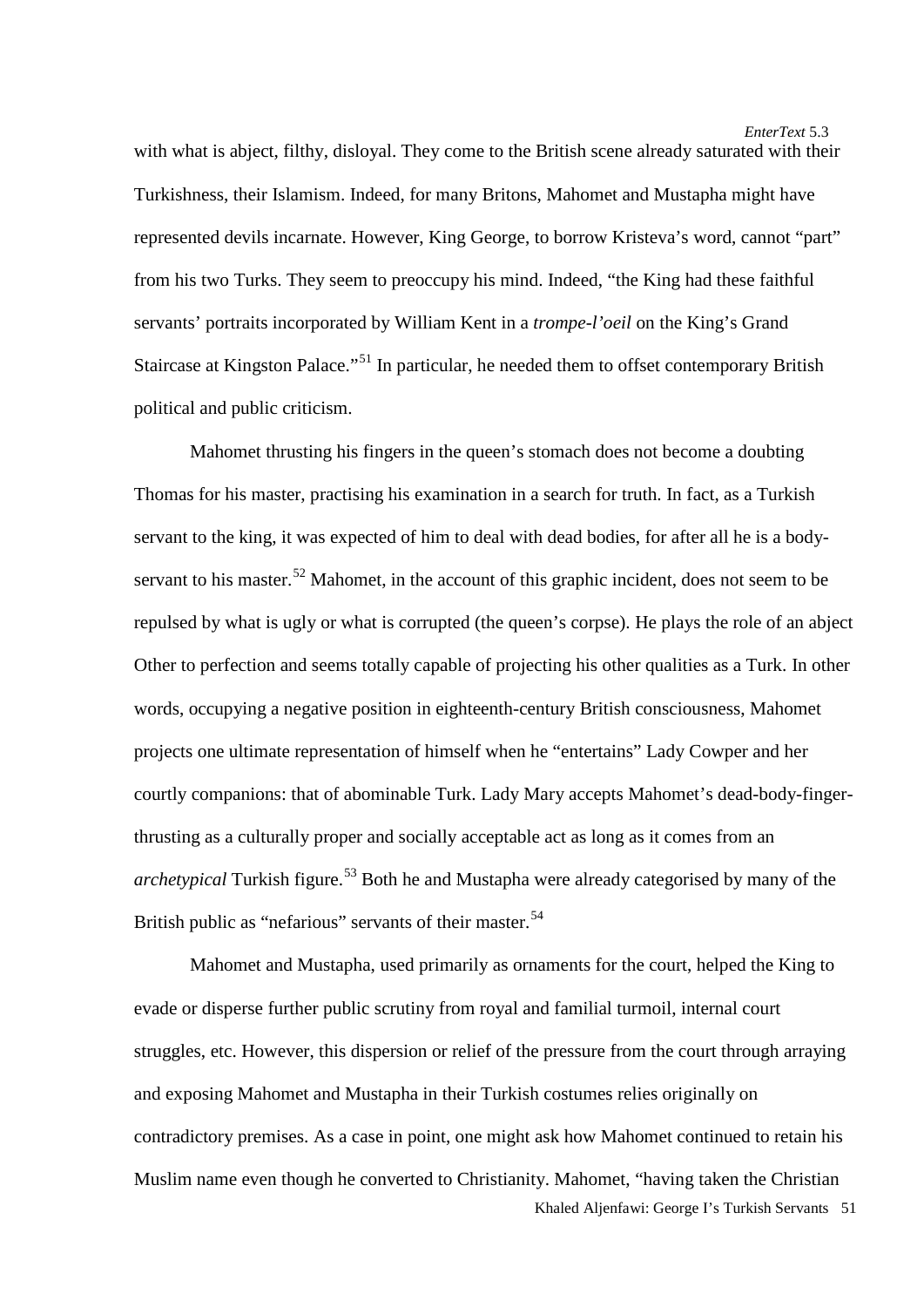*EnterText* 5.3 faith and been christened Ludwig Maximilian…was ennobled by the emperor in 1716 as Ludwig von Konigstreu. He married the daughter of a wealthy Hanoverian and by her had two children, one of whom became a cavalry officer in the Hanoverian army."[55](#page-19-35) For George to allow him to retain his Muslim name Mahomet is contradictory, for it is a derivation of the name Muhammad, the prophet of Islam. By keeping this name after his conversion to Christianity, Mahomet may have continued to retain some of its negative connotations to the British public. There is no contemporary evidence to indicate whether he objected to such contradictory naming, but it is safe to assume that he already knew that his master preferred him to keep his Turkish origins alive in contemporary British consciousness.

The presence of the Muslim Other within an eighteenth-century British historical, cultural and political context has created opportunities for many British authors and writers, whether diarists, poets, novelists or journalists, to create surrogate targets for their criticism of what many of them considered a corrupt British government and court. The Muslim Other, in fact, problematised these British authors' treatment of many contemporary issues, while at the same time disrupting the structure of the texts in which it is treated as an object of desire, hatred, disgust and exoticism.

### <span id="page-17-0"></span>**Notes**

**.** 

<sup>&</sup>lt;sup>1</sup> Kenneth M. Setton, *Western Hostility to Islam and Prophecies of Turkish Doom* (Philadelphia: APC, 1992), 43.<br>
<sup>2</sup> Ibid.<br>
<sup>3</sup> Ibid., 44.<br>
<sup>5</sup> Arthur Bryant, *A Thousand Years of British Monarchy* (London: Collins, 197

<sup>434.</sup>

<sup>&</sup>lt;sup>7</sup> "His ignorance of the English language and of British institutions and customs, debarred him from taking an active part in public affairs." See J. A. Brendon, *Dictionary of British History* (London: Edward Arnold, 1937), 224. 8 Newman, 285.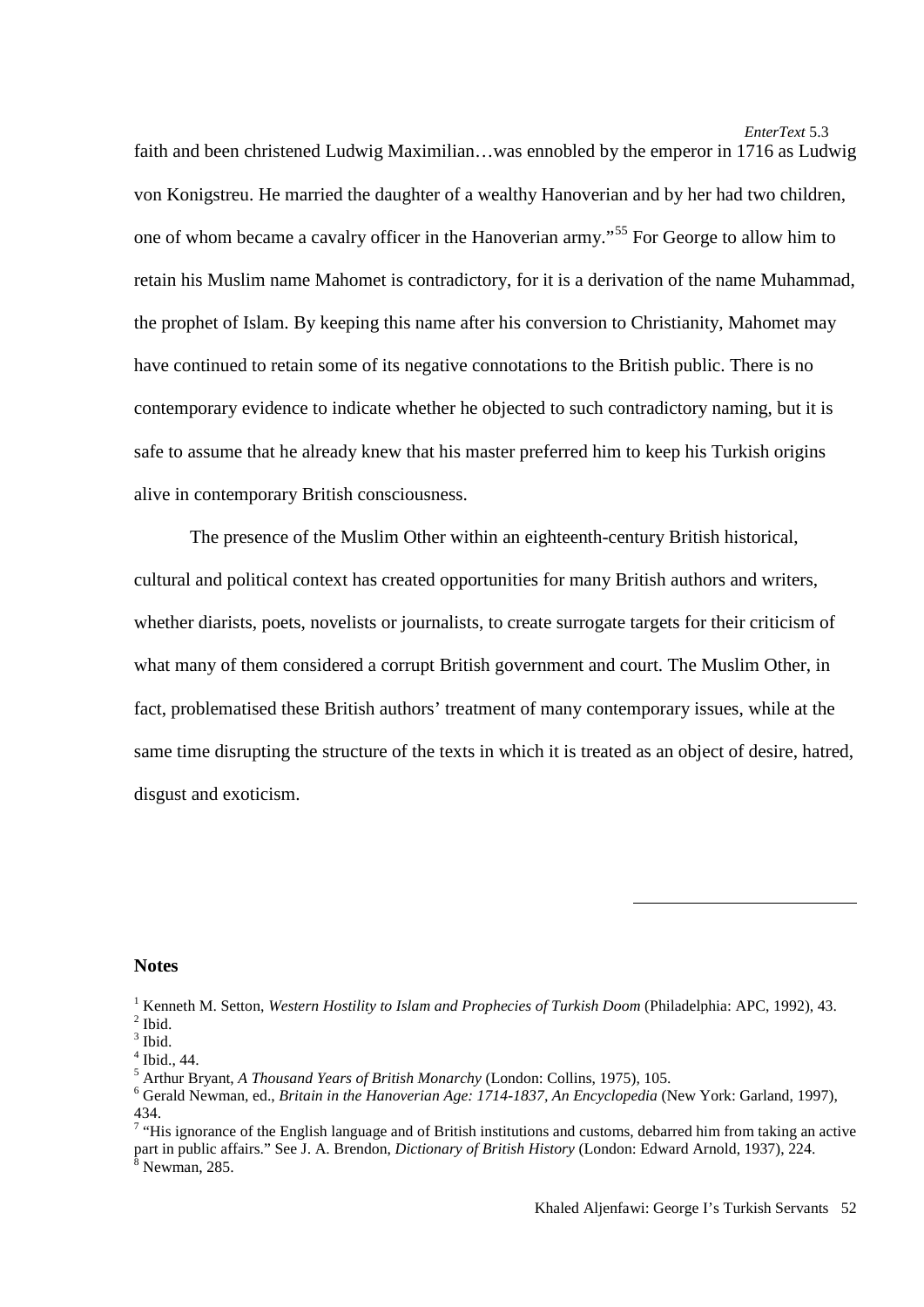<sup>9</sup> The impact of the Pretender's declaration on the contemporary British political scene was significant. As a "brochure, it soon made one of the scores of pamphlets that were piled up in the stalls and hwaked about the streets [and it made the ministers] frightened [and] moved to act." See W. T. Laprade, *Public Opinion and Politics in Eighteenth-Century England* (New York: Macmillan, 1936), 170. One of the first Georgian courts' responses to the declaration of the Pretender was to "put into Execution with the utmost rigour the laws in force against prinitng, publishing, and spreading of false and scandelous libels." Within days, "London was almost entirely rid of the

<sup>10</sup> James Francis Edward Stuart, "Protest of King James III and VIII Against the Claims of the House of Hanover, August 29, 1714" in Marquis de Ruvigny and Raineval, ed., *A Legitimist Kalender…* (London: Henry and Co.,

<sup>11</sup> "When George I came to England in 1714 he brought with him about ninety ministers, courtiers and servants."<br>See John Beattie, *The English Court in the Reign of George I* (Cambridge: Cambridge University Press, 1967) <sup>12</sup> "The English courtiers hated and despised their German colleagues." See Peter Quennell, Caroline of England:<br>An Augustan Portrait (New York: Viking, 1940), 42.

<sup>13</sup> Both of George's mistresses were "rapacious and made the best of their changed circumstances." See Bryant, 105.<br><sup>14</sup> Ragnhild Hatton, *George I Elector and King* (London: Thames and Hudson, 1978), 99-100.

<sup>15</sup> John Walters, *The Royal Griffin: Fredrick Prince of Wales 1707-51* (London: Jarrolds, 1972), 24.<br><sup>16</sup> Hatton, 100.<br><sup>17</sup> Lady Mary Cowper, *Diary of Mary Countess Cowper, Lady of the Bed Chamber to the Princes of Wal* 

*1720* (London: J. Murray, 1864), 149-50.<br><sup>18</sup> Beattie, 63.<br><sup>19</sup> J. Jean Hecht, *The Domestic Servant in Eighteenth-Century England* (London: Routledge, 1980), 45.

<sup>20</sup> H. M. Imbert-Terry, A Constitutional King: George The First (Washington: Kennikat, 1927), 154.<br><sup>21</sup> Defoe also wrote against the new court of George I in 1714, defending his master Robert Harley, Earl of Oxford, against his opponents [Whigs], leading one Whig contemporary anonymous writer to describe him as a "mercenary

that has been hired to raise a Dust." Laprade, 169.<br><sup>22</sup> Paula Backsheider, *Daniel Defoe: His Life* (London and Baltimore: Johns Hopkins University Press, 1989), 385.<br><sup>23</sup> In "1703 [Defoel, as a result of The Shortest-Way sentenced to stand in the pillory." See Daniel Defoe, *Roxana 1724,* ed. John Mullan (Oxford: Oxford University

Press, 1996), xxxiv.<br><sup>24</sup> Here and there in London, seditious murmurs were heard and shouts from the mob of "Damn King George." See<br>Quennell, 26.<br> $25 \text{ On } 24 \text{ MeV}$  1504.

On 24 May 1694, "Mustapha Pochowachett a Turk, was Tried for committing the most Unnatural and Horrid Sin of Buggery, which is so detestable, and not fit to be named among Christians; which he did on the 11th of this Instant May, upon the Body of one Anthony Bassa, Dutch Boy, of the age of 14 years, and upwards. Bassa swore, that they lay together in the Room, and in the Night-time the Prisoner assaulted him, and forced his Yard into his Body; upon which the Boy cried out, to prevent which he stopt his Mouth with the Pillow, and used him in a very unnatural manner. The Surgeon swore that he had given the said Bassa the Venereal Distemper, and that the Boy was very ill with it. The Prisoner was ask'd, What he had to say? which was done by an Interpreter sworn for that purpose. The Prisoner told him, that he never did any such thing, only lay in the Room with him. But then the Surgeon further deposed, That he being order'd to search the Boy, found two great Ulcers on both sides his Fundament, and that he was in a dangerous condition. That the Turk's Members were shanker'd, and much bloody, and a great hole upon the fleshly part of his Yard. The Turk said by the Interpreter, that he was not able to do such a thing, and would stand the Search, but that was not done. The Jury believ'd the Boy's [testimony]; and the thing appeared very very foul and detestable before the Face of Christians, being a Crime so grievous in the sight of God, the Jury having maturely consider'd of the Fact, brought him in guilty of Buggery." Pochowachett was sentenced to death. See *The Proceedings of the Old Bailey,* 24 May 1694

<span id="page-18-1"></span><span id="page-18-0"></span>[\(http://www.oldbaileyonline.org/html\\_units/1690s/t16940524-20.html\)](http://www.oldbaileyonline.org/html_units/1690s/t16940524-20.html).<br>
<sup>26</sup> Walters, 24.<br>
<sup>27</sup> Beattie, 55.<br>
<sup>28</sup> Ibid.

<span id="page-18-2"></span>

<span id="page-18-3"></span><sup>29</sup> "The King and his son had not been on good terms when they came to England in 1714... when the King decided to go to Hanover 1716 [temporarily], he made plain his dislike of his son by casting about for an expedient to prevent the prince being made regent with full power in his absence." Beattie, 229. 30 Walters, 24.